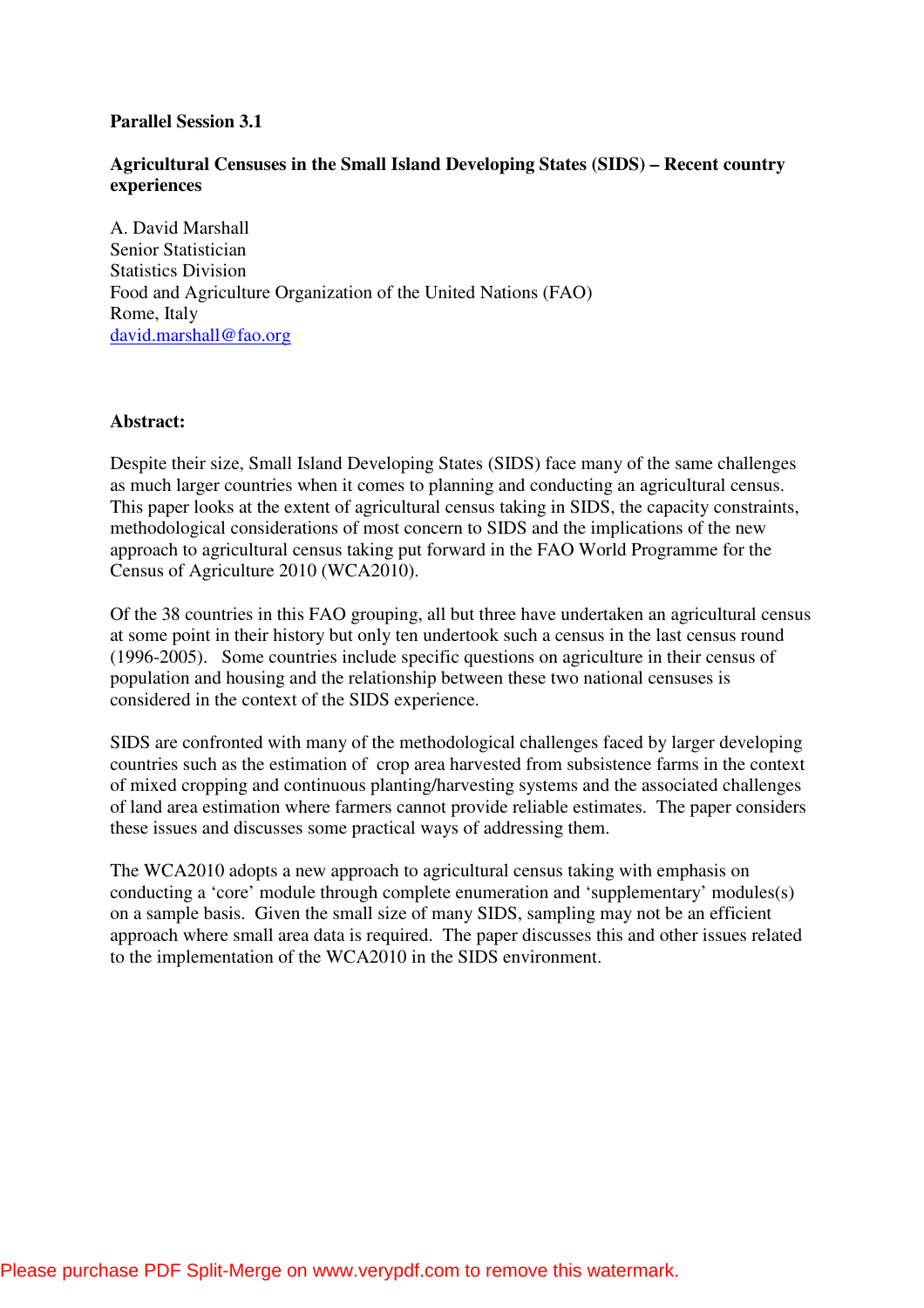## 1. The History of the Census of Agriculture in Small Island Developing States (SIDS<sup>1</sup>)

Of the 38 countries in this FAO grouping, all but three SIDS have undertaken an agricultural census at some point in their history. The most significant census round was the 1950 round when 27 (71%) of the countries participated. Since then participation has been less than 50% with the most recent round (2000) the lowest with only ten countries participating. No country has participated in all seven rounds and only three countries have participated in 6 out of the seven rounds (see table at annex).

#### 2. Resources

Acquiring sufficient resources to conduct a census of agriculture is a major challenge for many countries. For SIDS, the resource challenge is often both financial, institutional and human. With the importance of the agricultural sector declining in many SIDS, agriculture is no longer afforded the same high priority it used to be and securing the necessary funds to conduct a census of agriculture is becoming increasingly difficult. One solution is to conduct a 'national census programme' and to plan the census of agriculture and the census of population and housing as a joint exercise under one funding envelope (see section 5). External funding is also an option for some SIDS but there are increasing demands for such funds across the whole spectrum of government activity and agriculture and statistics do not always feature as high priorities. Many agricultural censuses are, therefore, conducted with less than the optimum level of funding. This can impact on the methodology for the census of agriculture which has to be adjusted to accommodate the level of funding available, often resulting in a reduction in the scope and coverage of the data collected and, if sampling is used, a reduction in the geographic detail available and the range of items.

In considering the institutional arrangements, it is helpful to consider the census of agriculture as made up of a statistical component (census) and a thematic component (agriculture). In SIDS, very few line ministries have a dedicated statistical unit with capacity and skills in the methodological aspects of statistical survey and census taking. The bulk of the human resource skills, to the extent they do exist, will be found in the NSO but very few NSOs have subject matter experts such as agriculturalists. From this it is evident that the optimum arrangement for the census of agriculture in a SIDS is for the two government agencies concerned to work together and to share the responsibility for the census. The need to institutionalize this relationship between the NSO and the line ministry in developing and implementing an integrated system of food and agricultural statistics, within the broader context of the National Statistics System, is considered an essential pre-requisite for the success of the census of agriculture.

The human resource capacity is closely linked to the institutional capacity. In larger countries, the establishment of a separate agricultural census unit or office is the preferred approach but this is not always possible for SIDS because of the small numbers of staff. In this case, a 'census team' approach is a pragmatic solution with a full-time census coordinator and staff seconded or co-opted' on an 'as needs' basis. In developing the census team, a range of key skills has to be planned for. These include census methodology, field coordination, data

 $\overline{a}$ <sup>1</sup> FAO SIDS countries: Antigua and Barbuda, Bahamas, Barbados, Belize, Cap Verde, Comoros, Cook Islands, Cuba, Dominica, Dominican Republic, Fiji, Grenada, Guinea-Bissau, Guyana, Haiti, Jamaica, Kiribati, Maldives, Marshall Islands, Mauritius, Micronesia (Federated States), Nauru, Niue, Palau, Papua New Guinea, St. Kitts and Nevis, St. Lucia, St. Vincent and the Grenadines, Samoa, Sao Tome et Principe, Seychelles, Solomon Islands, Suriname, Timor-Leste, Tonga, Trinidad and Tobago, Tuvalu, Vanuatu.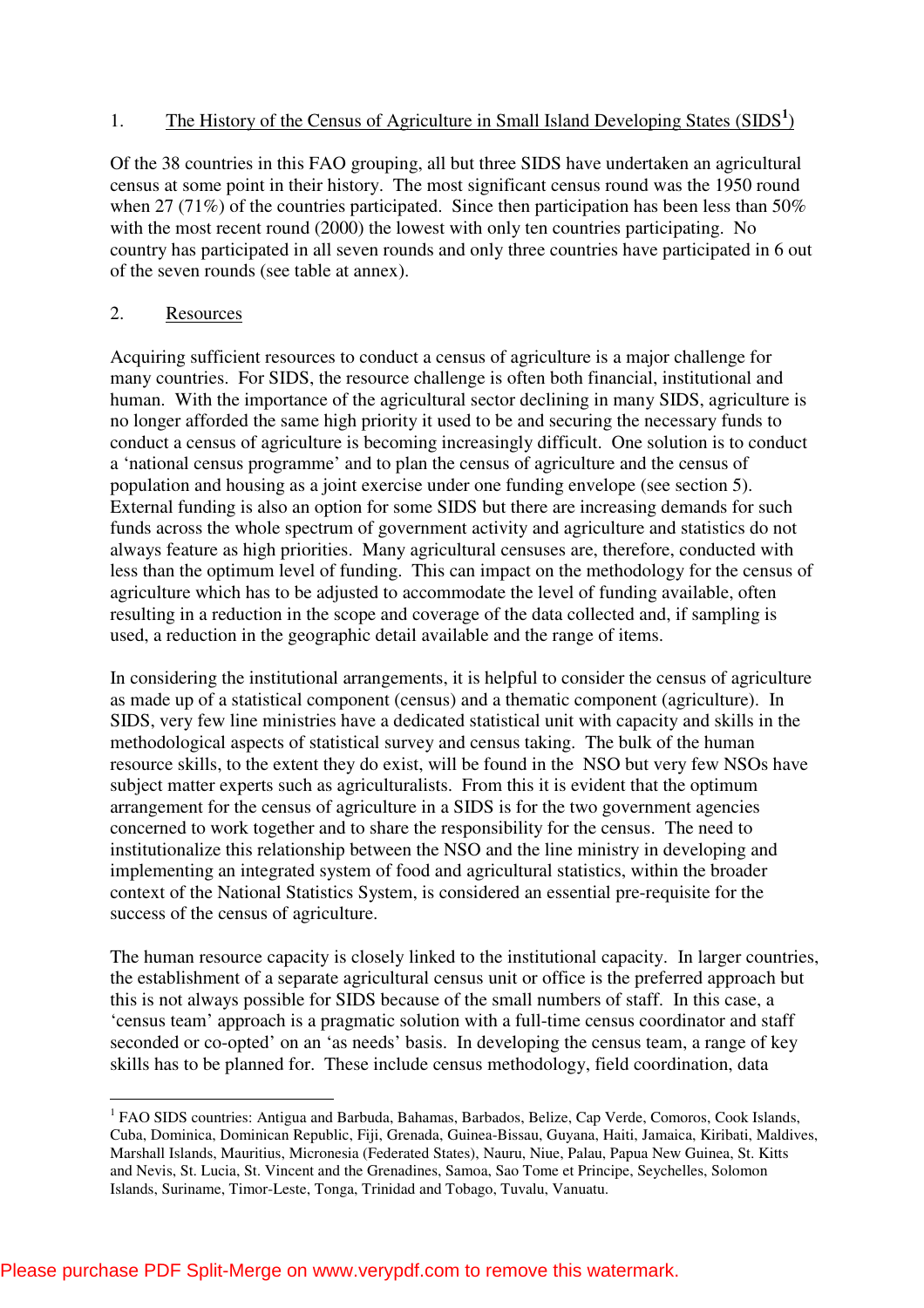processing, analysis and dissemination. Again, the full range of these skills is difficult to find in most SIDS and is rarely available in a single institution. Given the relatively infrequent nature of census taking (every ten years), it can be argued that SIDS cannot afford the luxury of creating and maintaining a capacity in all these skill areas. A regional network of international experts may be one solution but again there are cost implications and, by taking an expert from one country to another, a gap may be created in the releasing country's human resource base which may be detrimental to the work programme in that country.

#### 3. Methodological challenges

SIDS are confronted with many of the same methodological challenges faced by larger developing countries. One such issue is the estimation of crop areas for both permanent tree crops and also temporary garden crops. At the household level, permanent tree crops are often grown as 'scattered' crops with only a few trees on the holding. In this case the numbers of trees should be recorded and these numbers converted to 'a single crop equivalent area' using standard spacing data provided by the Ministry of Agriculture or from information provided by farmers growing the same crop in a compact plantation where both numbers of trees and area can be recorded. As these scattered tree crops often account for the majority of trees for crops such as mangoes, breadfruit and avocado, it is important that the information collected is as complete as possible, even from households not qualifying as operating a holding. Generally, farmers are able to provide this information quite readily but good publicity on the information required and active farmer participation in the census can improve the data quality considerably. A copy of the full questionnaire, or the key sections on livestock numbers, tree and garden crops, can be provided to the farmer in advance of the enumeration and s/he can be asked to complete these sections. Alternatively, should the farmer not be able to provide all the information at the time of the interview, s/he can be given a form to complete and a follow-up visit can be arranged, or the information can be passed by telephone.

For temporary garden crops the situation is more complex. Issues faced by SIDS include the farmer's lack of knowledge of area measurements (both standard and traditional), scattered plantings, continuous planting/harvesting farming systems, inter-planting, mixed cropping and repeat plantings. In some countries (St. Lucia, Antigua and Barbuda), no attempt is made to collect information of individual crop areas as extensive field testing has confirmed farmers are not in a position to provide such information based on a single visit enumeration. Only the total area of land under temporary crops, as part of the land use evaluation, and the presence of each crop at the time of enumeration or in the last 12 months is collected.

In other countries, an attempt has been made to address these issues, sometimes in innovative ways. In countries where the concept of 'area' is not understood two options present themselves. The first is for the enumerator to measure each parcel of land while the second is to train the framer to measure his own land using simple pacing techniques. The first option is of course very time consuming (and thus expensive) but should be more reliable than the second, at least for the parcels measured. However, there is empirical evidence that this method tends to under-estimate the number of parcels per holding since enumerators generally wish to minimize their workload and, therefore, only record a minimum number of parcels per holding and generally those near the household's dwelling. The second option, while the individual area measurements may be less reliable, has the advantage that it is a much cheaper option and farmers may be more willing to include more, if not all, of their parcels. The downside is that the farmers have to be willing to participate and the training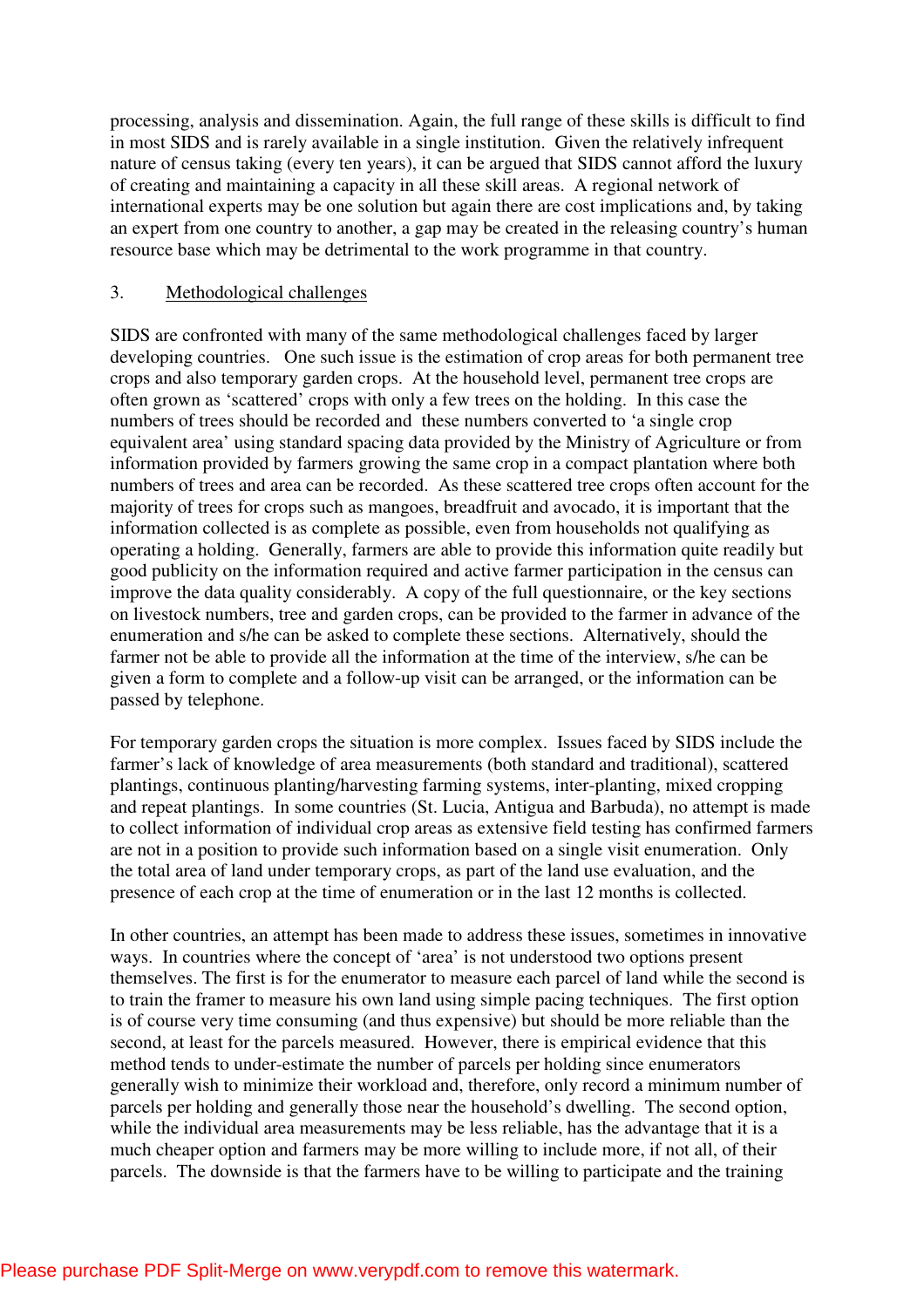must be conducted to a sufficient standard. Enumerators have to be 'on call' to assist farmers and to work with them in this exercise. Inducements, such as T-shirts, caps, seeds, etc., may be necessary to ensure active farmer cooperation.

To some extent, the issues of scattered plantings, inter-planting and mixed planting can be addressed by collecting both numbers of plants and areas and identifying the planting pattern for each planting. In some countries (Cook Islands, Niue, Samoa, Tonga) where crops are inter-planted or a particular mix is planted, farmers are asked what proportion each crop accounts for in the mix, using simple fractions. This enables two sets of data to be generated, the actual physical area covered by each crop (includes double counting) and the single crop equivalent area. This is a useful approach to presenting data on mixed and inter-planted crops. Scattered temporary crops are handled in the same way as scattered permanent crops.

Continuous harvesting/planting systems and repeat plantings are perhaps the most difficult issues to address. Repeat plantings suffer from recall problems and the fact that the crop is not present and thus not visible at the time of the enumeration and the area or the number of plants is difficult to estimate. Continuous harvesting/planting systems, commonly used in the Pacific Island Countries, are an extension of repeat plantings but with an even more serious recall problem. The timing of the census is one critical factor in addressing these issues since most countries have regular planting patterns. In countries where short-term crops are grown throughout the year, the most reliable option is to conduct the census using multiple visits (two-four visits in the year). As these issues can seriously affect the estimates of annual area harvested they need to be carefully addressed.

Many SIDS also attempt to collect information on production in their census. While production estimates for cash crops have met with some success (where the greater part of production is sold), measuring production of own consumption has proved to be much more difficult. Even for cash crops, farmers tend to report in local units, which have to be converted, and often under-report because of tax implications. The Household Income and Expenditure Survey (HIES), if it includes consumption of own production, is a better vehicle for measuring such production if only because it involves the keeping of diaries and multiple visits over time. The downside is that the sample size for the HIES is often small limiting any geographical breakdown and the data reliability for the less common items.

#### 4. Complete Enumeration versus Sampling

The WCA2010 adopts a new approach to agricultural census taking with emphasis on conducting a 'core' module through complete enumeration and 'supplementary' modules(s) on a sample basis. While this approach will present a much higher degree of flexibility in the conduct of the census programme it has limitations for SIDS, in particular where the total number of holdings is small. The Census of Agriculture in Antigua (1984) provides a good example. Of the 19,866 households enumerated, 4,639 holdings were identified. For the sample module, 421 holdings were selected based on a stratified sampling technique with 100% of all large holdings, 50% of medium size holdings, 19% of small holdings and 10% of very small holdings. These strata were shown in the resultant tables as were three geographic strata. Apart from the 100% strata, all other size strata generated large sampling errors to the extent that the data was not considered reliable. The geographic breakdown also suffered from large sampling errors even at the national level for many items. The overall result was that the data was not used. While this is an extreme case, it highlights the weakness of sampling with small numbers. In most SIDS, the sample size (percent) to generate reliable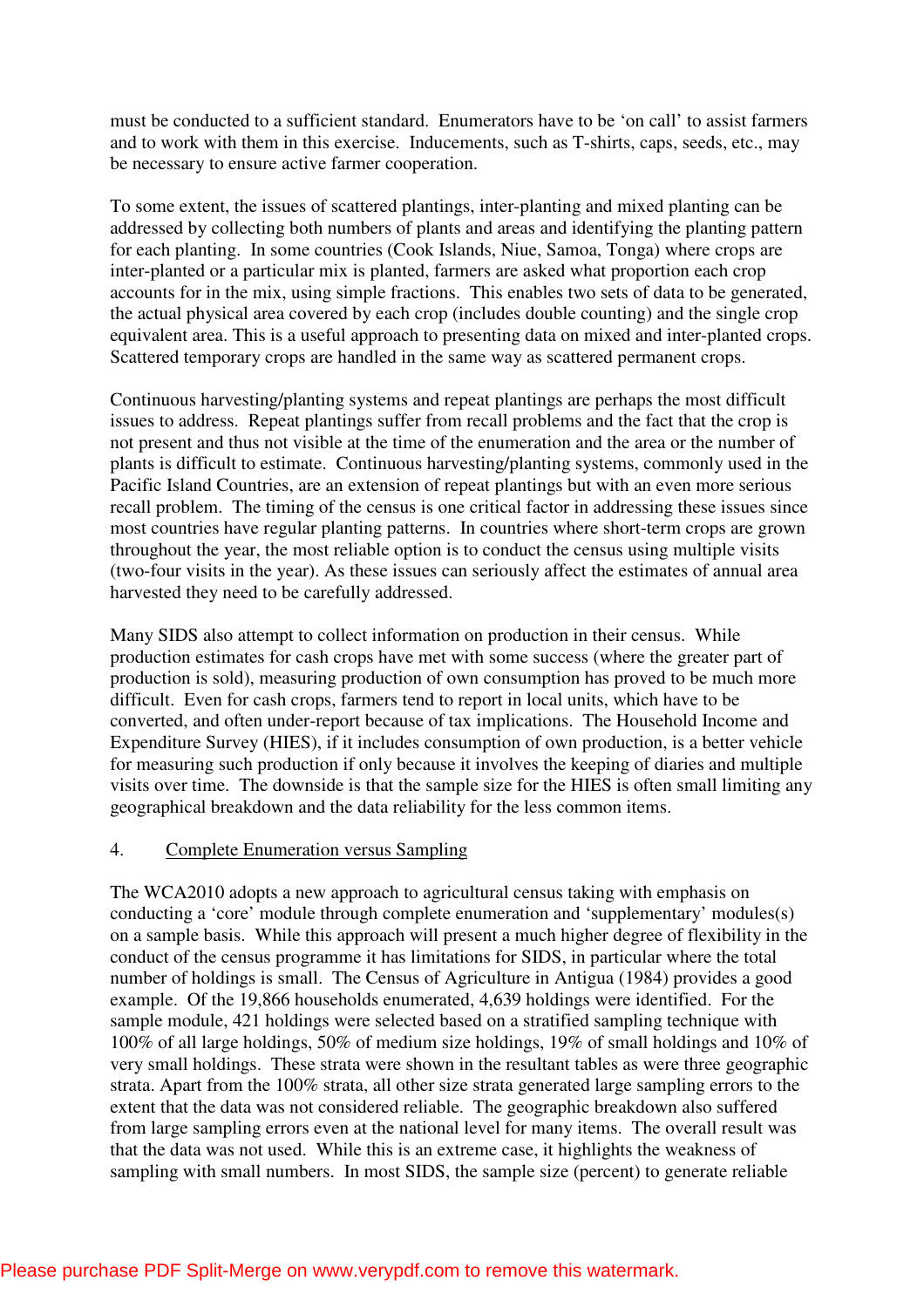data even at the national level would need to be so large, that little or no savings would be gained by the use of sampling. Also, most countries look to the census as the sole source of disaggregated data, and data on rare items, which again rules out the use of sampling.

### 5. The relationship between the Census of Population and Housing and the Census of Agriculture

The FAO World Programme for the Census of Agriculture 2010 (WCA2010) highlights the importance of integrating the agricultural census within the National Statistical System. In particular, it stresses the importance of the relationship between the population and housing census and the agricultural census in the following areas:

- use of common concepts, definitions and classifications
- sharing of field materials
- collecting additional agriculture-related data in the population census
- using the population census as a household frame for the agricultural census
- making use of agriculture-related data from the population census
- linking data from the two censuses
- conducting the two censuses as a joint field operation

This relationship is echoed in the "Principles and Recommendations for Population and Housing Censuses, Rev 2, UNSD 2007".

Nearly all countries use common concepts, definitions and classifications for the two national censuses and share cartographic materials. There is also some evidence of the inclusion of specific questions on agriculture in the census of population and housing. In some cases, such information is collected 'in lieu' of conducting a separate census of agriculture (Kiribati and Tuvalu). In other countries, specific information on agriculture is collected in the population and housing census to supplement the information collected in the census of agriculture (Cook Islands). Such information is particularly useful for comparison with other data sources and as benchmark information where the census of agriculture is not conducted on a regular basis.

The biggest single problem faced by the census of agriculture is access to an up-to-date and reliable frame of agricultural holdings in the country. This frame can be sub-divided into the frame for household operated agricultural holdings and non-household operated agricultural holdings. The number of non-household operated agricultural holdings is usually small and the frame can be fairly readily compiled from land and business registers, lists of large farms and other sources. The frame of household operated agricultural holdings, however, is a much larger and more complex task. It effectively means visiting all private households to establish the extent of agricultural activity in each household, the number of separate holdings the household members are engaged in and the operational structure of each holding (individual, group of individuals from the same household, group of individuals from more than one household). It is further complicated by the use of 'minimum size limits' in most countries which determine whether a household's agricultural activity should qualify as a holding or not. Such minimum size limits are usually based on numbers of livestock, numbers of trees (tree crops) and area of land (temporary crops) but may also include value of annual sales and purpose of production (breeding livestock).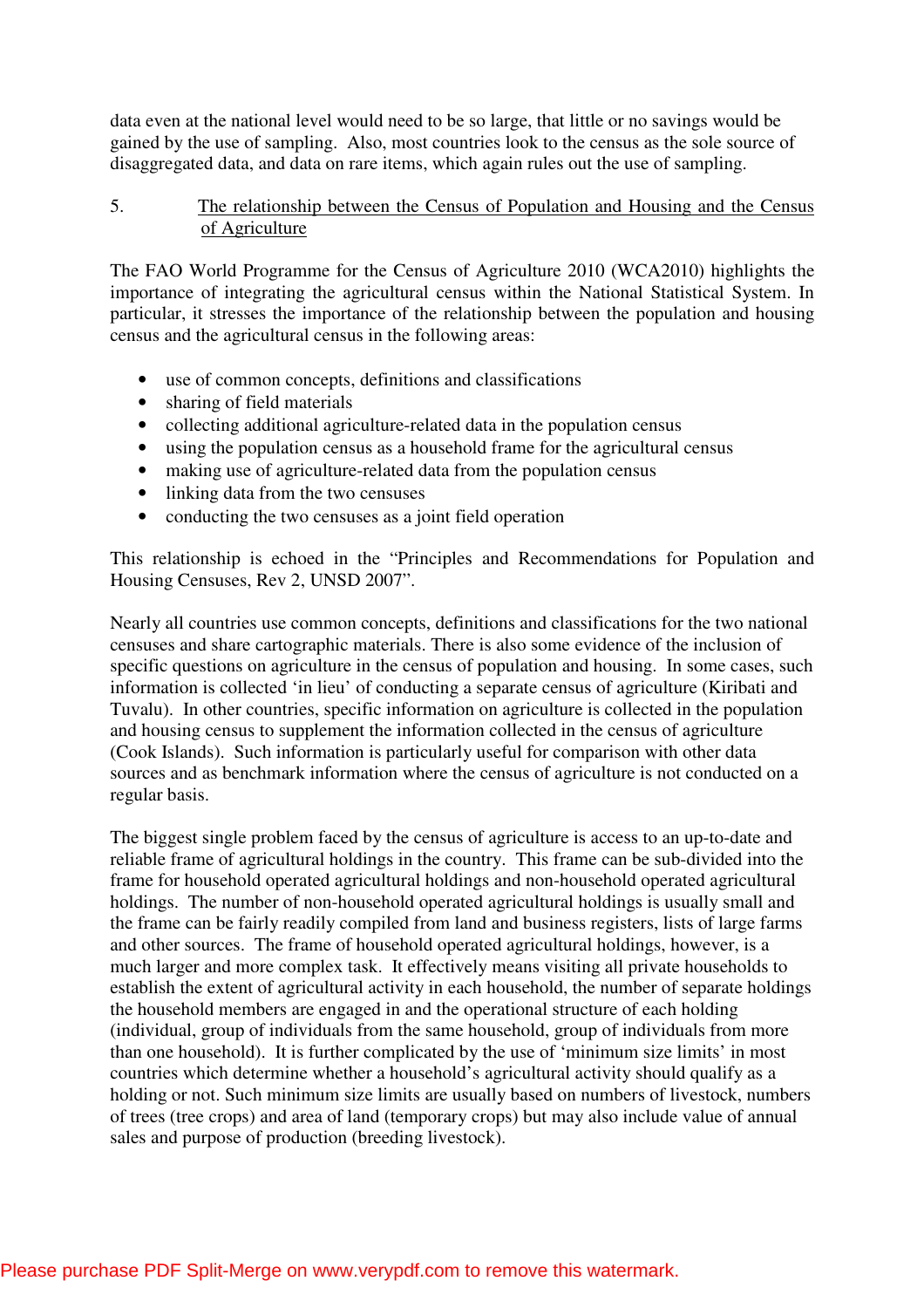In countries where only a small proportion of households operate an agricultural holding, there is a strong argument to include the identification of such households in the census of population and housing to avoid the need for a separate listing exercise. The information can be collected either through the standard visitation record or through a separate section in the household questionnaire. The information can also be collected as part of the pre-census cartography and field work.

One advantage of an integrated census approach is that a reduced budget will be needed compared to the two censuses being conducted as separate exercises. Furthermore, a single funding envelope can be sought. Other advantages may also be realised. The same infrastructure, logistics, personnel and equipment can be used for both censuses. Basic information on livestock numbers, numbers of fruit trees and the area of temporary crops will be available for all households. The minimum size criteria can then be set at a higher level than has traditionally been the case as information on the smallest holdings has already been collected and little would be added by administering a further lengthy questionnaire to such holdings. Efforts, and resources, can then be focused on the more productive holdings. Also, by collecting the two sets of data at the same time, direct linkages can be made, through the unique household identification number, to provide a much richer data set than would be possible through two separate statistical exercises. Lastly, by institutionalising the arrangements for the conduct of the two censuses as an integrated exercise will ensure that the census of agriculture is conducted on a regular basis in future rounds.

#### Conclusion

 $\overline{a}$ 

Despite their size, Small Island Developing States face many of the same challenges as much larger countries when it comes to planning and conducting an agricultural census. Resource constraints, particularly human resources, pose the single biggest challenge and careful planning is needed to minimize these constraints. Having the right institutional arrangements is considered to be critical to the successful conduct of the census and the NSO is seen as having a critical role in any census undertaking.

Methodological considerations of most concern to SIDS are also faced by many other developing countries. Issues related to the estimation of land areas and crop areas, mixed cropping, etc., can be overcome to a large extent by farmer education and participation, but this again requires careful planning, good publicity and dedicated follow-up.

On the question of complete enumeration versus sampling, the conclusion for SIDS is that sampling has limitations in terms of its efficiency when dealing with small populations.

Establishing a much closer relationship between the census of population and housing and the census of agriculture is recommended both by the United Nations Statistical Division (UNSD) and the Food and Agriculture Organization of the United Nations (FAO) in their respective census programmes for the 2010 round of censuses<sup>2</sup>. In many SIDS a joint approach to census taking under a 'national census programme' umbrella may be a practical, efficient and economical solution and should be explored.

 $2$  Principles and Recommendations for the Census of Population and Housing Rev 2, UNSD, 2007

The Word Programme for the Census of Agriculture 2010, FAO, 2005